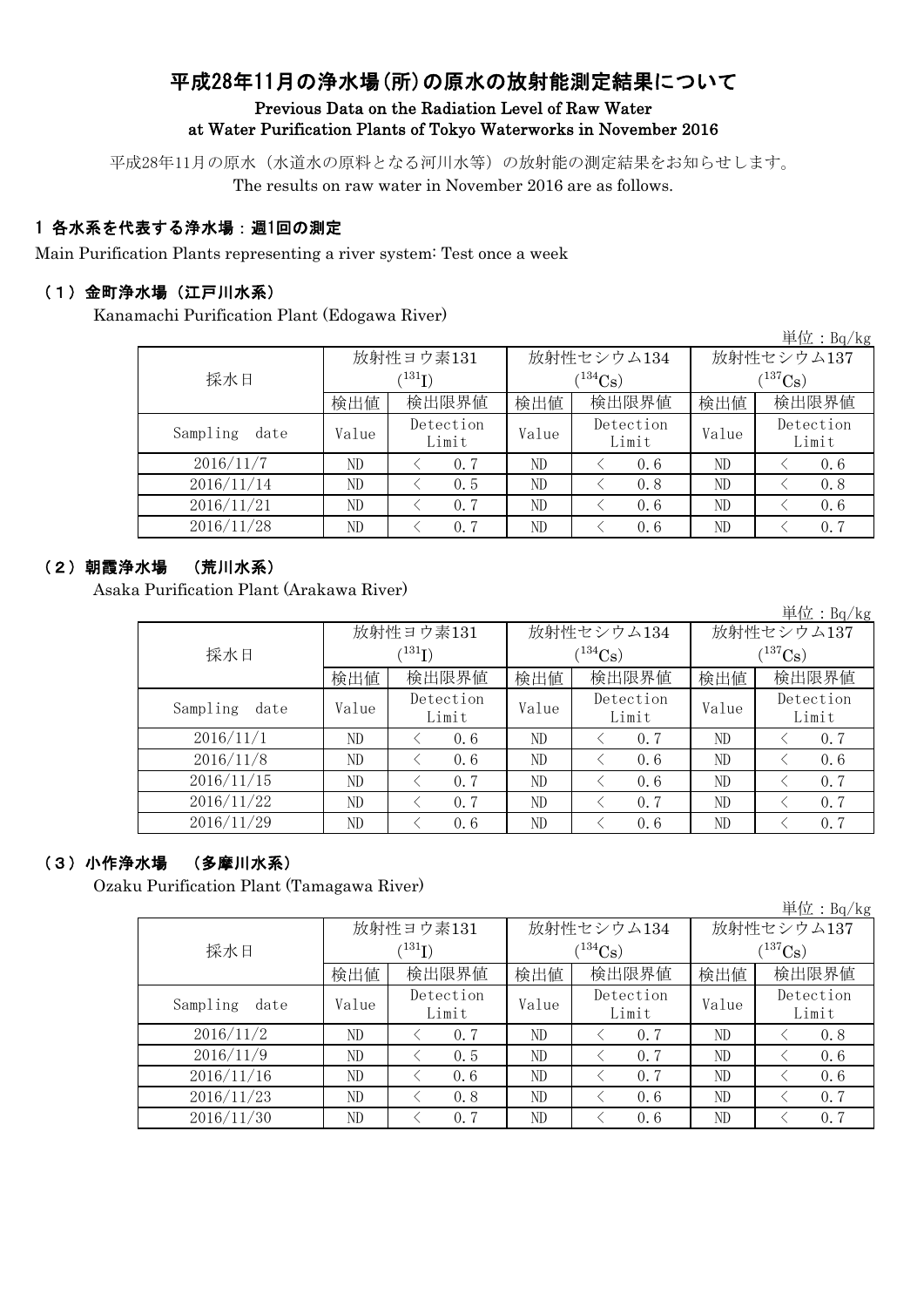## (4)東村山浄水場 (多摩川・荒川水系)

Higashi-murayama Purification Plant (Tamagawa・Arakawa River)

| $\pm$ 1 $\mu$ : Dq/Kg |       |                    |          |                    |             |                    |  |  |  |  |
|-----------------------|-------|--------------------|----------|--------------------|-------------|--------------------|--|--|--|--|
|                       |       | 放射性ヨウ素131          |          | 放射性セシウム134         | 放射性セシウム137  |                    |  |  |  |  |
| 採水日                   |       |                    | $134C_s$ |                    | $(137)$ Cs) |                    |  |  |  |  |
|                       | 検出値   | 検出限界値              | 検出値      | 検出限界値              | 検出値         | 検出限界値              |  |  |  |  |
| Sampling<br>date      | Value | Detection<br>Limit | Value    | Detection<br>Limit | Value       | Detection<br>Limit |  |  |  |  |
| 2016/11/3             | ND    | 0.8                | ND       | 0.7                | ND          | 0.8                |  |  |  |  |
| 2016/11/10            | ND    | 0, 6               | ND       | 0.5                | ND          | 0.7                |  |  |  |  |
| 2016/11/17            | ND    | 0.7                | ND       | 0.7                | ND          | 0.6                |  |  |  |  |
| 2016/11/24            | ND    | 0.5                | ND       | 0.7                | ND          | 0.7                |  |  |  |  |

### (5)長沢浄水場 (相模川水系)

Nagasawa Purification Plant (Sagamigawa River)

|                  |       |                    |       |                    |              | 単位:B $q/kg$        |  |
|------------------|-------|--------------------|-------|--------------------|--------------|--------------------|--|
|                  |       | 放射性ヨウ素131          |       | 放射性セシウム134         | 放射性セシウム137   |                    |  |
| 採水日              |       | (131)              |       | $(134)$ Cs)        | $(^{137}Cs)$ |                    |  |
|                  | 検出値   | 検出限界値              | 検出値   | 検出限界値              | 検出値          | 検出限界値              |  |
| Sampling<br>date | Value | Detection<br>Limit | Value | Detection<br>Limit | Value        | Detection<br>Limit |  |
| 2016/11/4        | ND    | 0.7                | ND    | 0.6                | ND           | 0.6                |  |
| 2016/11/11       | ND    | 0.6                | ND    | 0.6                | ND           | 0.8                |  |
| 2016/11/18       | ND    | 0.8                | ND    | 0.7                | ND           | 0.7                |  |
| 2016/11/25       | ND    | 0.8                | ND    | 0.8                | ND           | 0.7                |  |

### 2 その他の主要浄水場:概ね月1回の測定

Other Main Purification Plants: Test mostly once a month

|                     |                            |                  |           |                    |                       |                    |                       | $+12.54$ / Ng      |
|---------------------|----------------------------|------------------|-----------|--------------------|-----------------------|--------------------|-----------------------|--------------------|
|                     |                            |                  | 放射性ヨウ素131 |                    |                       | 放射性セシウム134         | 放射性セシウム137            |                    |
| 浄水所                 | 水源                         | 採水日              |           | $(^{131}I)$        | $(^{134}\mathrm{Cs})$ |                    | $(^{137}\mathrm{Cs})$ |                    |
|                     |                            |                  | 検出値       | 検出限界値              | 検出値                   | 検出限界値              | 検出値                   | 検出限界値              |
| Monitoring<br>point | Water<br>resource          | Sampling<br>date | Value     | Detection<br>Limit | Value                 | Detection<br>Limit | Value                 | Detection<br>Limit |
| 三郷<br>Misato        | 江戸川水系<br>Edogawa<br>River  | 2016/11/9        | $\rm ND$  | 0.7<br>$\langle$   | ND                    | 0.6<br>$\langle$   | ND                    | 0.6<br>$\lt$       |
| 三園<br>Misono        | 荒川水系<br>Arakawa<br>River   | 2016/11/9        | ND        | 0.7<br>$\langle$   | $\rm ND$              | 0.5<br>$\langle$   | ND                    | 0.8<br>$\langle$   |
| 境<br>Sakai          | 多摩川水系<br>Tamagawa<br>River | 2016/11/9        | ND        | 0.7<br>$\langle$   | ND                    | 0.6<br>$\langle$   | ND                    | 0.9<br>$\langle$   |
| 砧<br>Kinuta         | 多摩川水系<br>Tamagawa<br>River | 2016/11/9        | ND        | 0.7<br>$\lt$       | ND                    | 0.6<br>$\lt$       | ND                    | 0.8<br>$\lt$       |
| 砧下<br>Kinutashimo   | 多摩川水系<br>Tamagawa<br>River | 2016/11/9        | $\rm ND$  | 0.7<br>$\langle$   | $\rm ND$              | 0.5<br>$\langle$   | ND                    | 0.9<br>$\lt$       |

単位:Bq/kg

単位:Bq/kg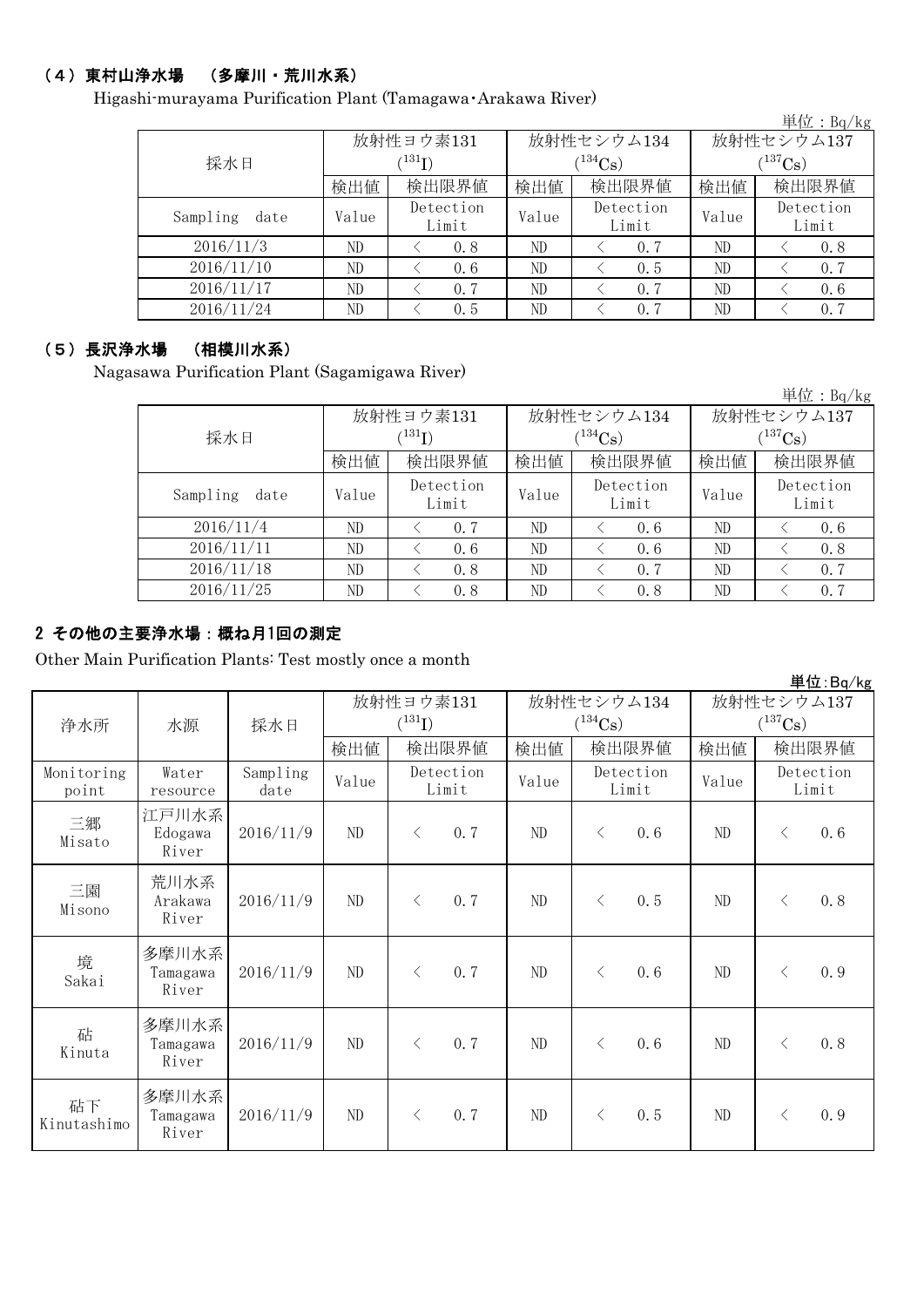### 3 多摩地区等の表流水・伏流水・浅井戸を水源とする浄水所:概ね月1回の測定

Water purification plants using surface water, subsoil water, or shallow well water in Tama Area: Test mostly once a month

| $\rm \ddot{\#}$ 位: Bq/kg |                  |           |                    |       |                       |       |                       |  |
|--------------------------|------------------|-----------|--------------------|-------|-----------------------|-------|-----------------------|--|
|                          |                  | 放射性ヨウ素131 |                    |       | 放射性セシウム134            |       | 放射性セシウム137            |  |
| 浄水所                      | 採水日              |           | $(^{131}I)$        |       | $(^{134}\mathrm{Cs})$ |       | $(^{137}\mathrm{Cs})$ |  |
|                          |                  | 検出値       | 検出限界値              | 検出値   | 検出限界値                 | 検出値   | 検出限界値                 |  |
| Monitoring point         | Sampling<br>date | Value     | Detection<br>Limit | Value | Detection<br>Limit    | Value | Detection<br>Limit    |  |
| 戸倉<br>Tokura             | 2016/11/9        | ND        | 0.7<br>$\langle$   | ND    | 0.6<br>$\lt$          | ND    | 0.7<br>$\lt$          |  |
| 乙津<br>Ottsu              | 2016/11/9        | ND        | 0.7<br>$\lt$       | ND    | $\lt$<br>0.6          | ND    | 0.6<br>$\lt$          |  |
| 日原<br>Nippara            | 2016/11/14       | ND        | 0.7<br>$\langle$   | ND    | 0.6<br>$\lt$          | ND    | 0.8<br>$\lt$          |  |
| 氷川<br>Hikawa             | 2016/11/14       | ND        | 0.9<br>$\langle$   | ND    | 0.6<br>$\lt$          | ND    | 0.6<br>$\lt$          |  |
| 棚沢<br>Tanasawa           | 2016/11/17       | ND        | 0.7<br>$\langle$   | ND    | $\lt$<br>0.6          | ND    | 0.7<br>$\lt$          |  |
| 大丹波<br>Otaba             | 2016/11/17       | ND        | 0.8<br>$\langle$   | ND    | 0.7<br>$\lt$          | ND    | 0.6<br>$\lt$          |  |
| 深沢<br>Fukasawa           | 2016/11/21       | ND        | 0.6<br>$\langle$   | ND    | 0.7<br>$\langle$      | ND    | 0.8<br>$\langle$      |  |

#### <表流水を水源とする浄水所> <surface water>

#### <伏流水を水源とする浄水所> <subsoil water>

検出値 | 検出限量 | 検出限界値 | 検出値 | 検出限界値 Sampling date  $V$ alue  $V$ <sup>Detection</sup> Value  $V$ <sup>Detection</sup> Value  $2016/11/10$  ND  $\leq 0.7$  ND  $\leq 0.5$  ND  $\leq 0.8$  $2016/11/16$  ND  $\leq 0.7$  ND  $\leq 0.7$  ND  $\leq 0.7$  $2016/11/16$  ND  $\leq 0.7$  ND  $\leq 0.5$  ND  $\leq 0.6$ 2016/11/22 ND < 0.6 ND < 0.7 ND < 0.7 2016/11/28 ND < 0.7 ND < 0.6 ND < 0.6 2016/11/29 ND < 0.8 ND < 0.6 ND < 0.7 二俣尾 Futamatao 成木 Nariki 放射性ヨウ素131  $(^{131}I)$ 御岳山 Mitakesann 高月 Takatsuki 放射性セシウム137  $(^{137}Cs)$ 放射性セシウム134  $(^{134}Cs)$ Detection Limit Monitoring point Detection Limit Detection Limit 浄水所 採水日 沢井第一 Sawaidaiichi 千ヶ瀬第二 Chigasedaini

単位:Bq/kg